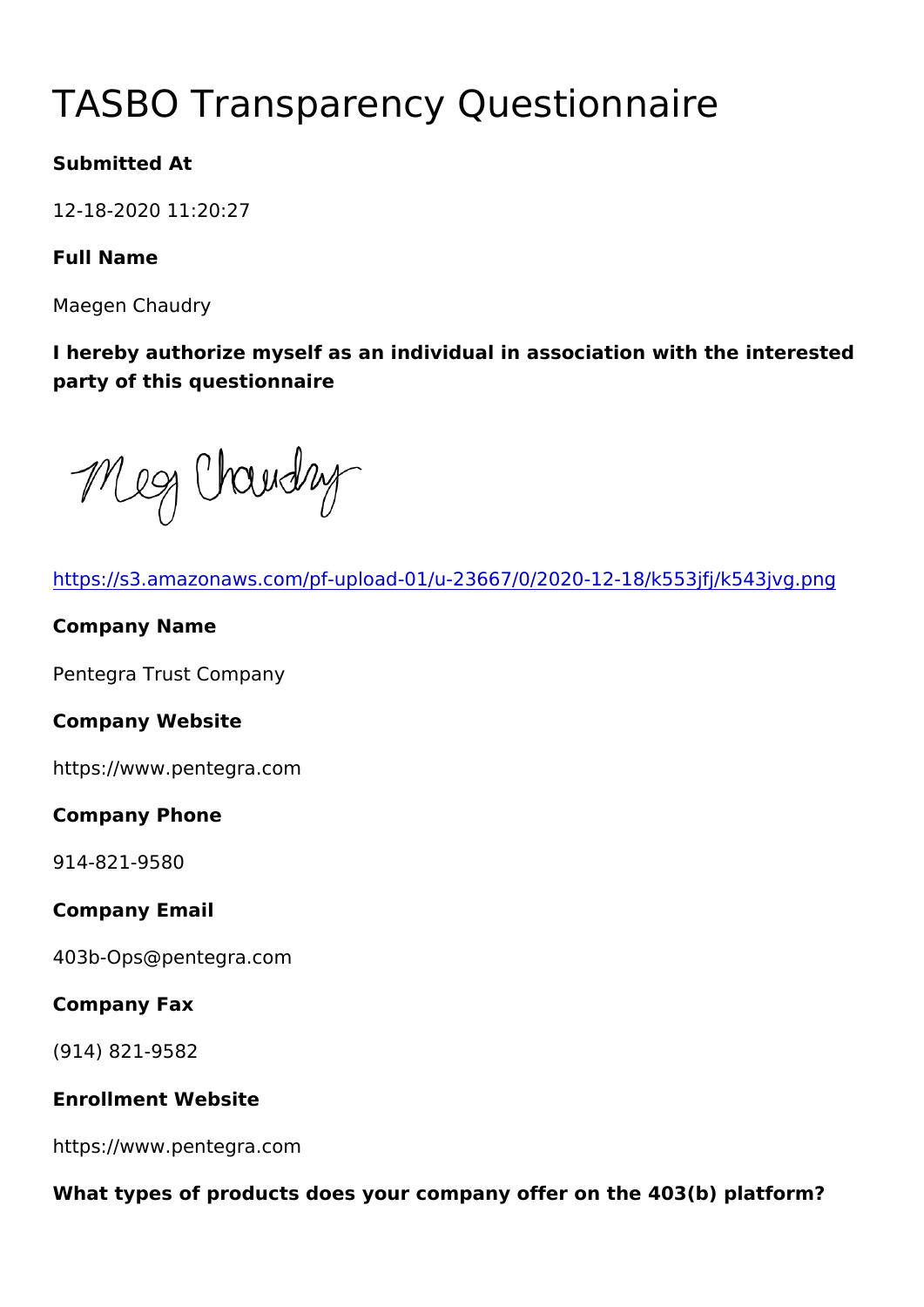Mutual Funds

### **What are your 403(b) Assets Under Management?**

 $<$ \$2B

**What is your rating?** 

None

**Is your organization licensed by Texas Department of Insurance (TDI)?**

Yes

**Is your organization in compliance with minimum capital and surplus requirements, including applicable risk-based capital and surplus requirements prescribed by rules adopted by TDI and supporting documentation?**

Yes

**As of 9/1/2019, do you agree to offer and sell only products that met former Teacher Retirement System of Texas (TRS) Requirements as of 9/1/2019?**

Yes

**Has your organization ever been petitioned into bankruptcy or insolvency in the last 10 years?**

No

**Has your organization or any of its officers been cited, or reprimanded by any regulatory agency within the past ten years?**

No

### **What enrollment options does your company offer?**

Mail, email and fax

#### **How are clients able to make changes to their accounts?**

Online, Mail, Phone, representative

**Do you offer specific investment advice to individual 403(b) account holders?**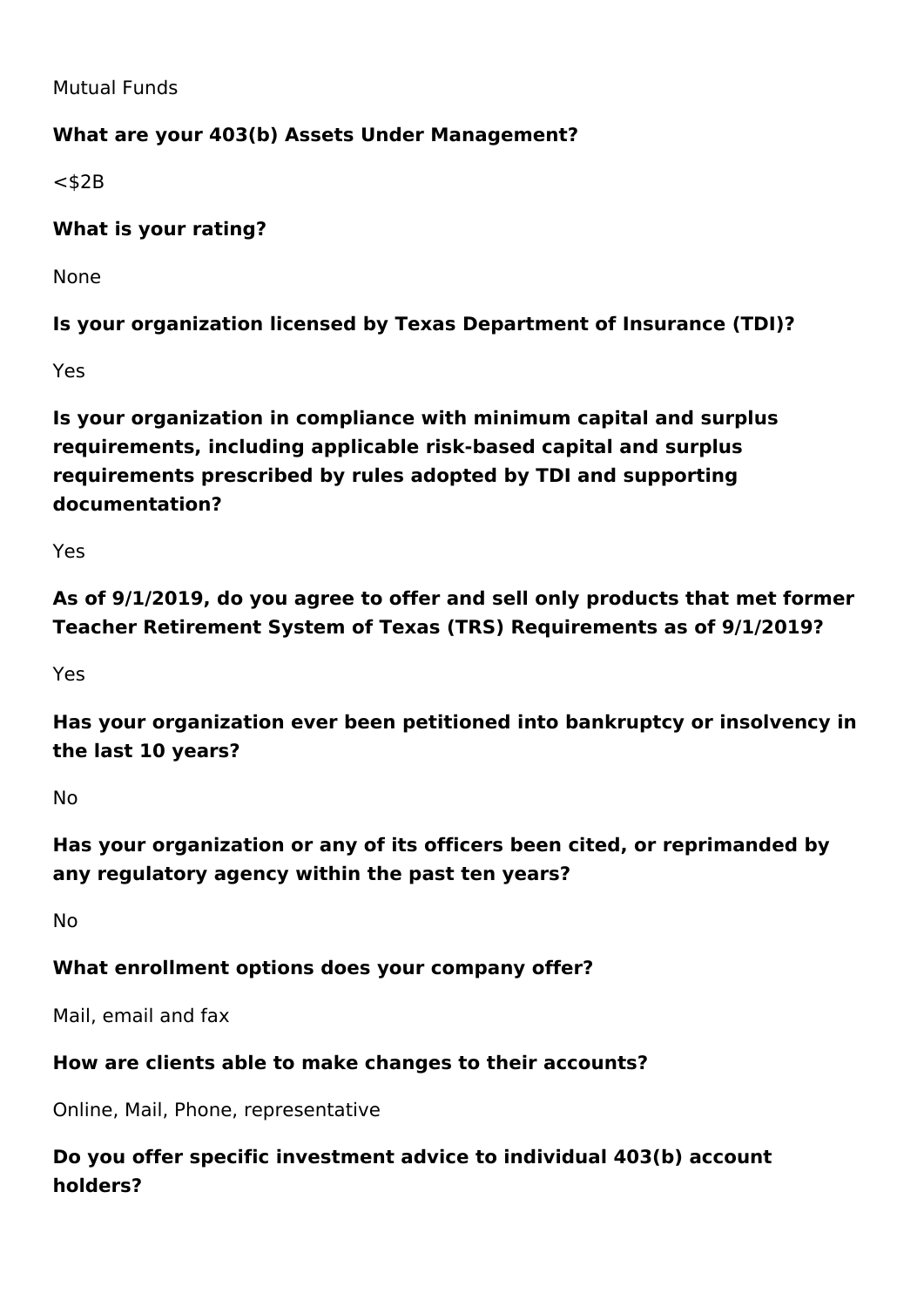**Does your organization have experience in providing 403(b) qualified investment products and have a specialized department dedicated to the service of 403(b) qualified investment products?**

Yes

**Does your organization require that each of its representatives are properly licensed and qualified, by training and continuing education, to sell and service the company's eligible qualified investments?** 

Yes

**Does your sales force consist of captive agents or brokers?**

Brokers

**If your organization uses commissioned sales representatives, will you commit to limit the number of representatives working with a particular school district? If so what will this limitation be (e.g., no more than X, X number of representatives per Y number of employees, etc.)?**

We use fee based advisors and the ability to be self directed.

### **What products do you currently actively offer?**

Mutual Funds- Platform Access

### **Share Class**

Institutional

### **What is your management fee?**

30 bps (.30%)

### **What are your Distribution and/or service 12b-1 Expenses?**

\$20 per distribution made via check or mail

### **What are your Other Fees & Expenses?**

Optional Advisor Fee

## **What are your Acquired Fund Fees & Expenses?**